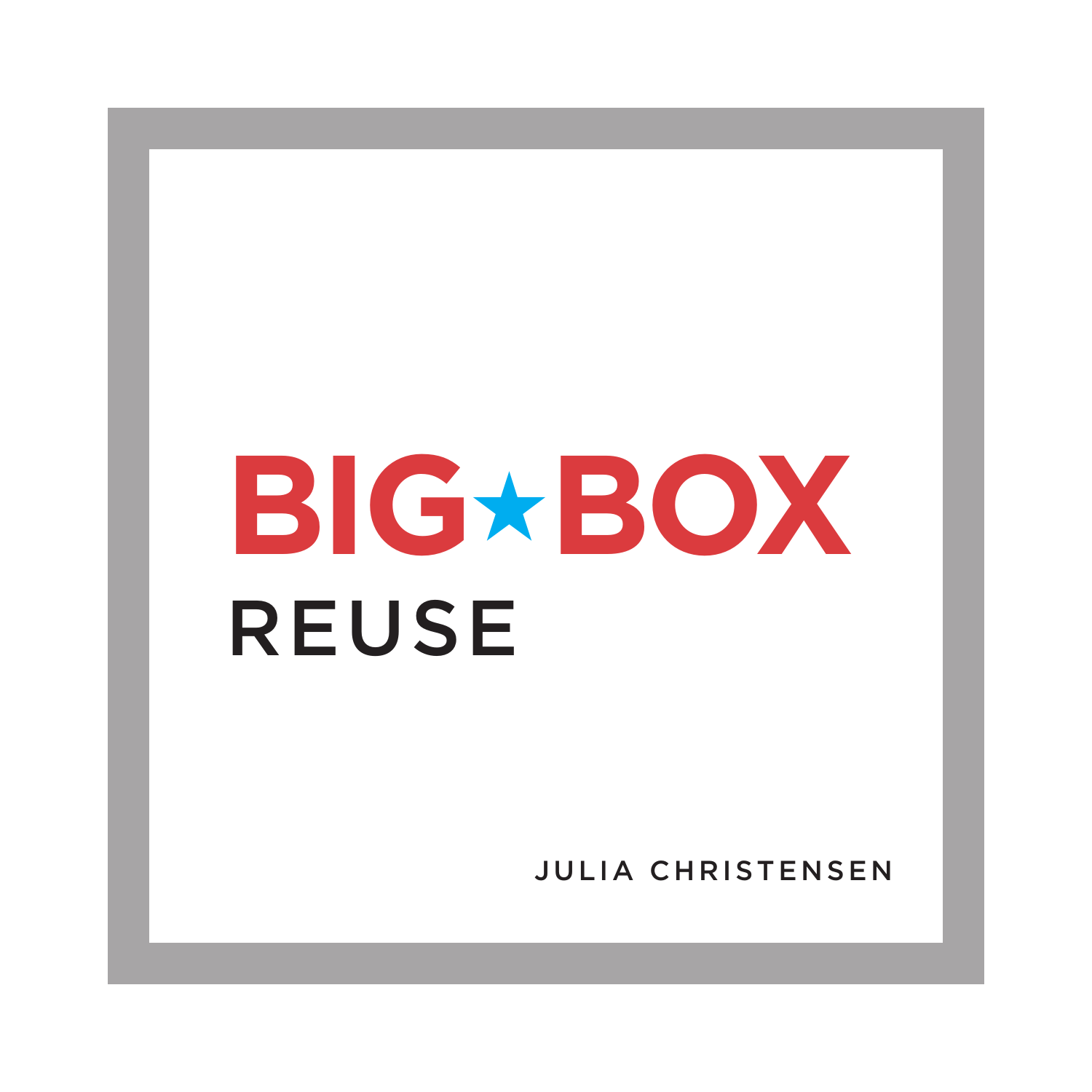## © 2008 Massachusetts Institute of Technology

All rights reserved. No part of this book may be reproduced in any form by any electronic or mechanical means (including photocopying, recording, or information storage and retrieval) without permission in writing from the publisher.

MIT Press books may be purchased at special quantity discounts for business or sales promotional use. For information, please email special\_sales@mitpress.mit.edu or write to Special Sales Department, The MIT Press, 55 Hayward Street, Cambridge, MA 02142.

This book was set in Caecelia by Graphic Composition, Inc. Printed and bound in Spain.

Library of Congress Cataloging-in-Publication Data

Christensen, Julia. Big box reuse / Julia Christensen. p. cm. Includes bibliographical references. ISBN 978-0-262-03379-4 (hardcover : alk. paper) 1. Department stores—Remodeling for other use—United States. I. Title. NA6227.D45C46 2008 725'.21—dc22

2008007043

10 9 8 7 6 5 4 3 2 1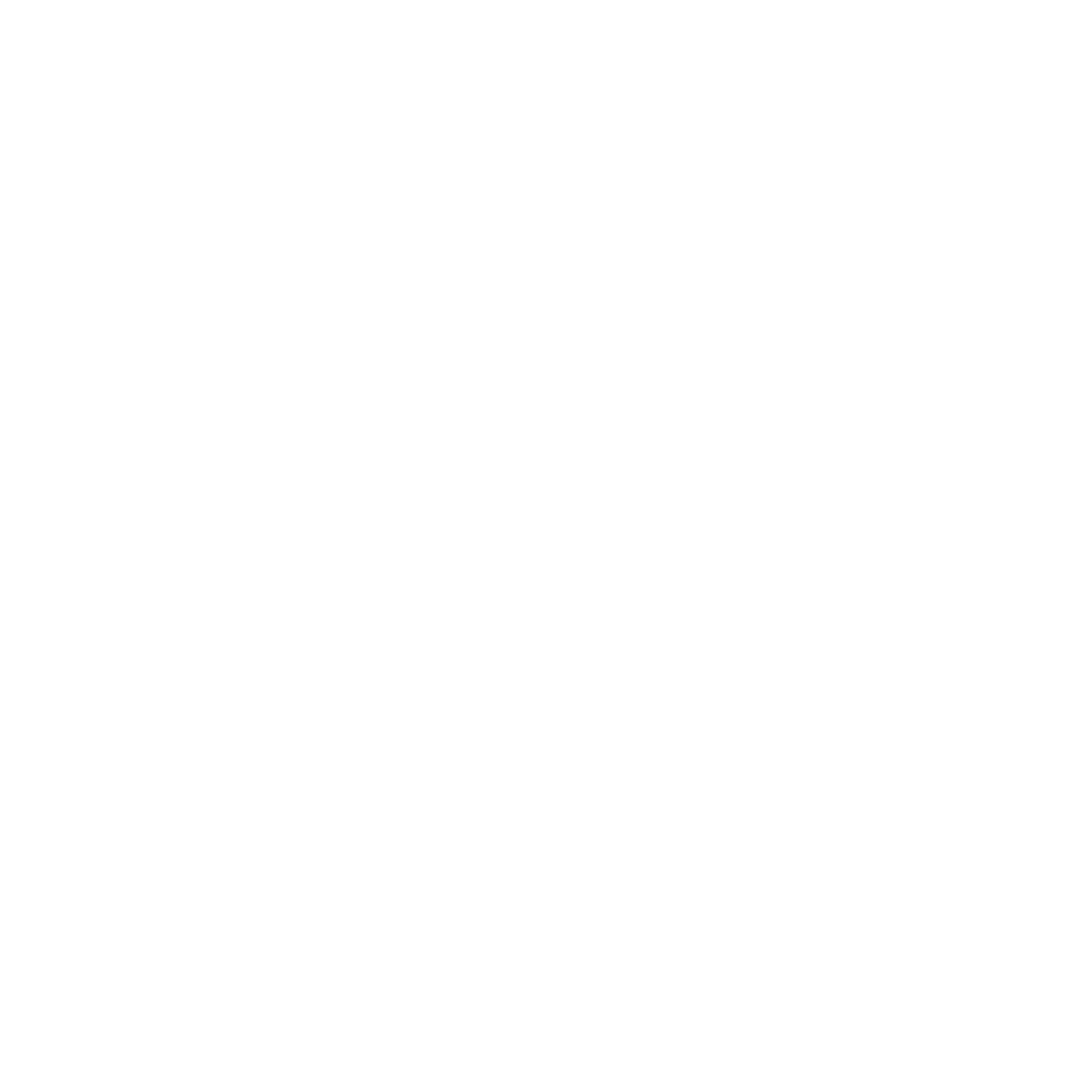## **ACKNOWLEDGMENTS**

I am grateful that I have so many tremendous people to thank at the beginning of this book. It takes a village, and I am glad that mine includes the following cast of characters.

First and foremost, I would like to thank my family for their enduring support and involvement in this project, especially Becca Christensen, Bill Christensen, Virginia Christensen, Susan Keene Christensen, Betsy Keene Nelson, and Emily Rae Keene.You are all experts on big box reuse.

At The MIT Press, thanks go to Roger Conover, whose wisdom and patience is invaluable. Also, thank you to Kathy Caruso, Patrick Ciano, and Marc Lowenthal.

Thanks to all the innovative big box renovators who took the time and energy to share with me what they've done with the place.

Thank you to each of the individual donors and art collectors who have bought work from this project, the institutions that have invited me to lecture about this project, and the myriad of friends and strangers who have offered couches and Internet connections over the years. Each of these seemingly small acts have collectively propelled and funded the research, resulting in this book. Thanks also to Oberlin College for support.

Thanks especially to the following readers, whose feedback is manifested throughout these pages: Rick Prelinger, John Schlichtman, and Chris Taylor. Thanks also to my friends Christina Amini, Nina Baldwin, and Susannah Slocum, who all read and gave me substantial feedback over the course of this writing.

Thanks to my thesis committee at RPI for helping lay the groundwork, my advisor Kathy High (this one's for Saturn), Tomie Hahn, and Frances Bronet. Thanks also to my friend Matt Coolidge, who acted as my "outside advisor" on the thesis committee,

VII